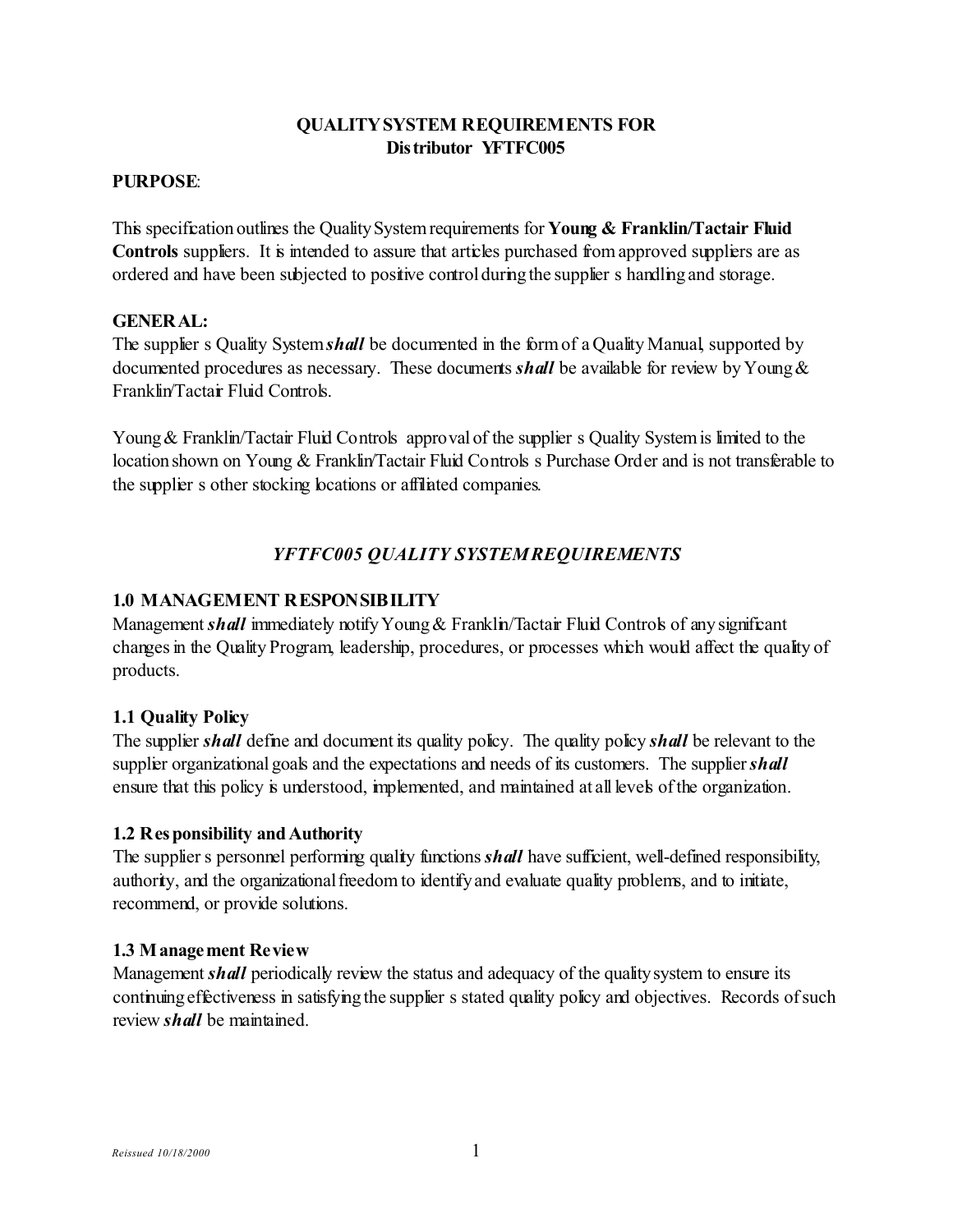## **2.0 QUALITY SYSTEM**

## **2.1 General**

The supplier *shall* establish, document, implement, and maintain a quality system to assure product compliance to specified requirements.

The supplier *shall* maintain a quality manual that includes or makes reference to quality system procedures and outline the structure of the documentation used in the quality system.

#### **2.2 Quality Planning**

Quality planning will identify and make timely provisions for IM&TE, fixtures, and training.

#### **3.0 CONTRACT REVIEW**

#### **3.1 Review**

The supplier s quality function **shall** assure the supplier s procurement documents incorporate applicable quality, technical requirements, and verifies that items are procured from approved sources when required by Young & Franklin/Tactair Fluid Controls Purchase Order.

#### **3.2 Amendments**

The supplier *shall* identify how an amendment to a contract is made and correctly transferred to the functions concerned within the supplier s organization.

## **3.3 Records**

Records of contract reviews **shall** be maintained.

## **4.0 DOCUMENT AND DATA CONTROL**

## **4.1 General**

The supplier *shall* establish and maintain documented procedures to control all documents and data that relate to the requirements of this standard including, to the extent applicable, documents of external origin such as standards and customer drawings. In essence a system is maintained to control the initiation, revision, issue, and distribution of all Quality related documents.

## **5.0 PURCHASING**

The supplier *shall* establish and maintain documented procedures to ensure that purchased product conforms to specified requirements.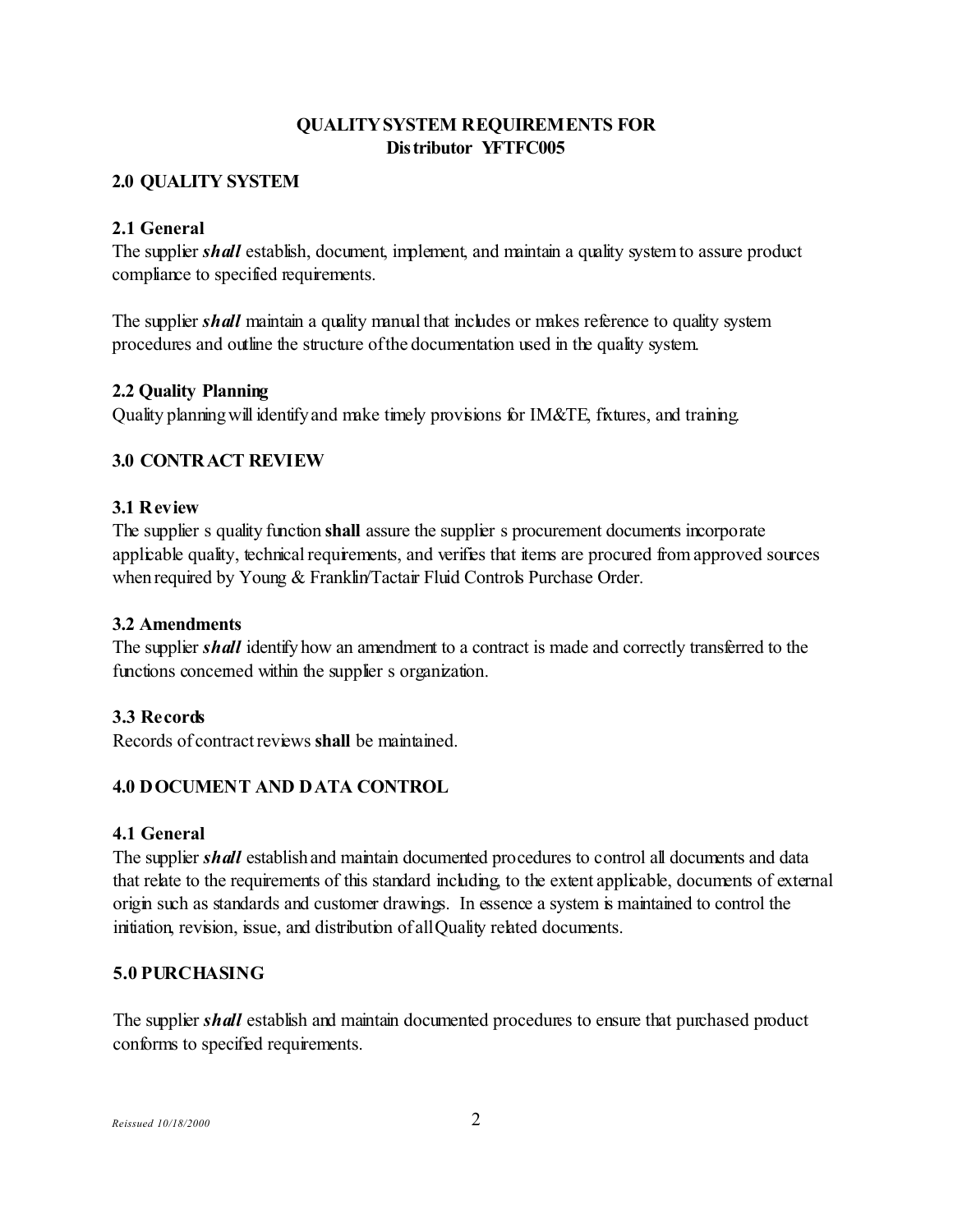# **6.0 PRODUCT IDENTIFICATION AND TRACEABILITY**

The supplier *shall* establish and maintain documented procedures for identifying product by suitable means from receipt and during all stages of receipt, storage, and delivery.

# **7.0 INSPECTION AND TESTING**

The supplier *shall* establish and maintain documented procedures for inspection and testing activities in order to verify that the specified requirements for the product are met.

## **7.1 Receiving Inspection and Testing**

The supplier *shall* ensure that incoming product is not used or processed until it has been inspected or otherwise verified as conforming to specified requirements.

The supplier *shall*:

Inspect and test the product as required by the quality plan and/or documented procedures; " Hold product until the required inspection and tests have been completed or necessary reports have been received and verified.

## **7.2 Inspection and Test Records**

The supplier *shall* establish and maintain records which provide evidence that the product has been inspected and/or tested.

## **8.0 CONTROL OF INSPECTION, MEASURING, AND TEST EQUIPMENT**

Control and calibration of instrumentation and calibration standards *shall* be in accordance with the requirements of ISO-10012-1 and/or ANSI/ASQ Z 540-1. The supplier *shall* establish and maintain documented procedures to control, calibrate, and maintain inspection, measuring, and test equipment (including test software) used by the supplier to demonstrate the conformance of product to the specified requirements. Inspection, measuring, and test equipment *shall* be used in a manner which ensures that the measurement uncertainty is known and is consistent with the required measurement capability.

Where test software or comparative references such as test hardware are used as suitable forms of inspection, they *shall* be checked to prove that they are capable of verifying the acceptability of product, prior to release for use during production, installation, or servicing, and *shall* be rechecked at prescribed intervals. The supplier *shall* establish the extent and frequency of such checks and *shall* maintain records as evidence of control.

Where the availability of technical data pertaining to the measurement equipment is a specified requirement, such data *shall* be made available, when required by the customer or customer s representative, for verification that the measuring equipment is functionally adequate.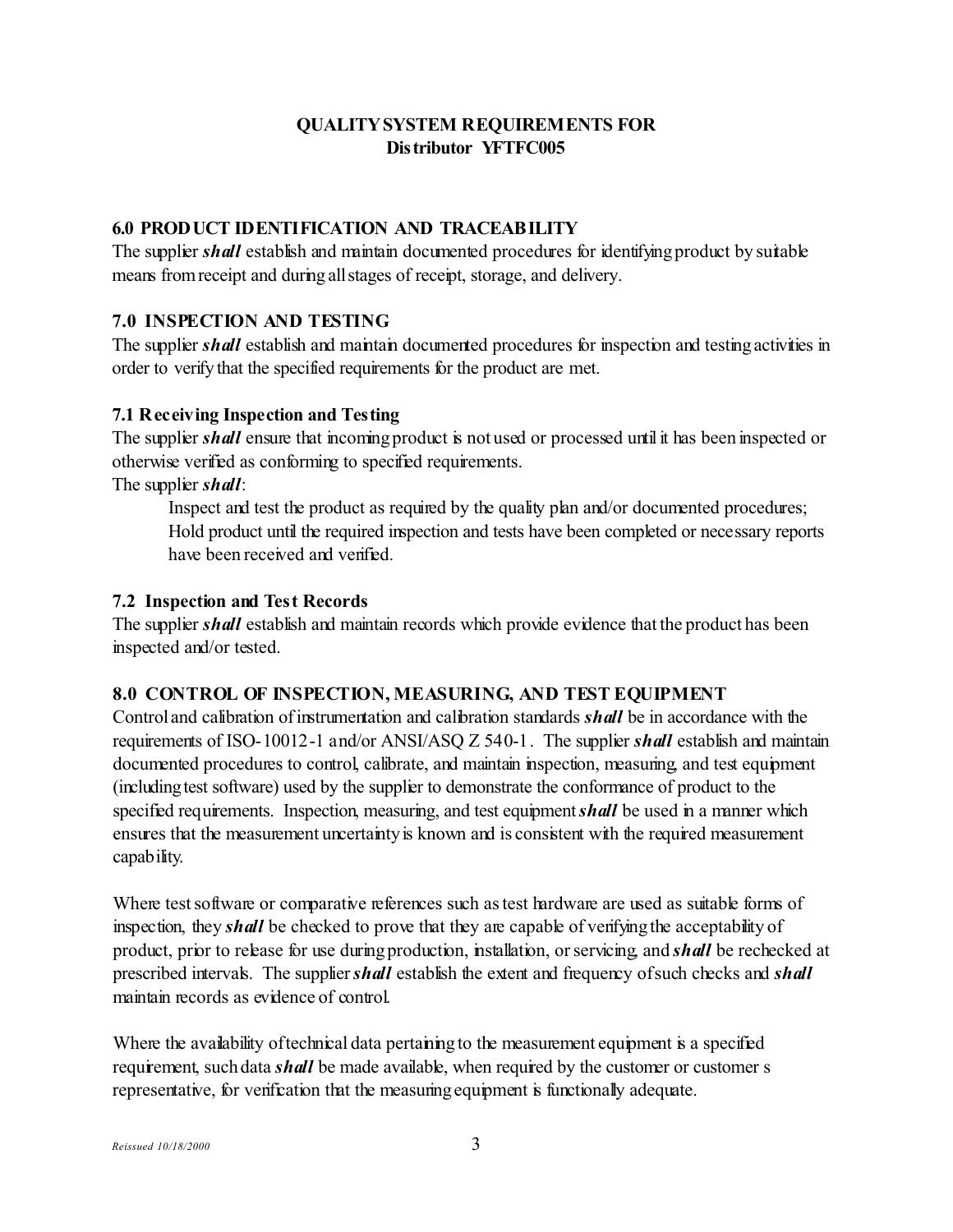#### **8.1 Control Procedure**

#### The supplier *shall*:

Determine the measurements to be made and the accuracy required, select the appropriate inspection, measuring, and test equipment that is capable of the necessary accuracy and precision;

Identify all inspection, measuring, and test equipment that can affect product quality, and calibrate and adjust them at prescribed intervals, or prior to use, against certified equipment having a known valid relationship to internationally or nationally recognized standards. Where no such standards exist, the basis used for calibration *shall* be documented;

Define the process employed for the calibration of inspection, measuring, and test equipment, including details of equipment type, unique identification, location, frequency of checks, check method, acceptance criteria, and the action to be taken when results are unsatisfactory; Identify inspection, measuring, and test equipment with a suitable indicator or approved identification record to show the calibration status;

Maintain calibration records for inspection, measuring, and test equipment

Assess and document the validity of previous inspection and test results when inspection, measuring, and test equipment is found to be out of calibration;

Ensure that the environmental conditions are suitable for the calibrations, inspections, measurements, and tests being carried out;

Ensure that the handling, preservation, and storage of inspection, measuring, and test equipment is such that the accuracy and fitness for use are maintained;

Safeguard inspection, measuring, and test facilities, including both test hardware and test software, from adjustments which would invalidate the calibration setting.

#### **9.0 INSPECTION AND TEST STATUS**

The inspection and test status of product **shall** be identified by suitable means, which indicate the conformance or nonconformance of product with regard to inspection and tests performed.

#### **10.0 CONTROL OF NONCONFORMING PRODUCT**

The supplier *shall* establish and maintain documented procedures to ensure that product that does not conform to specified requirements is prevented from unintended use or installation.

#### **11.0 CORRECTIVE AND PREVENTIVE ACTION**

The supplier *shall* establish and maintain documented procedures for implementing corrective and preventive action.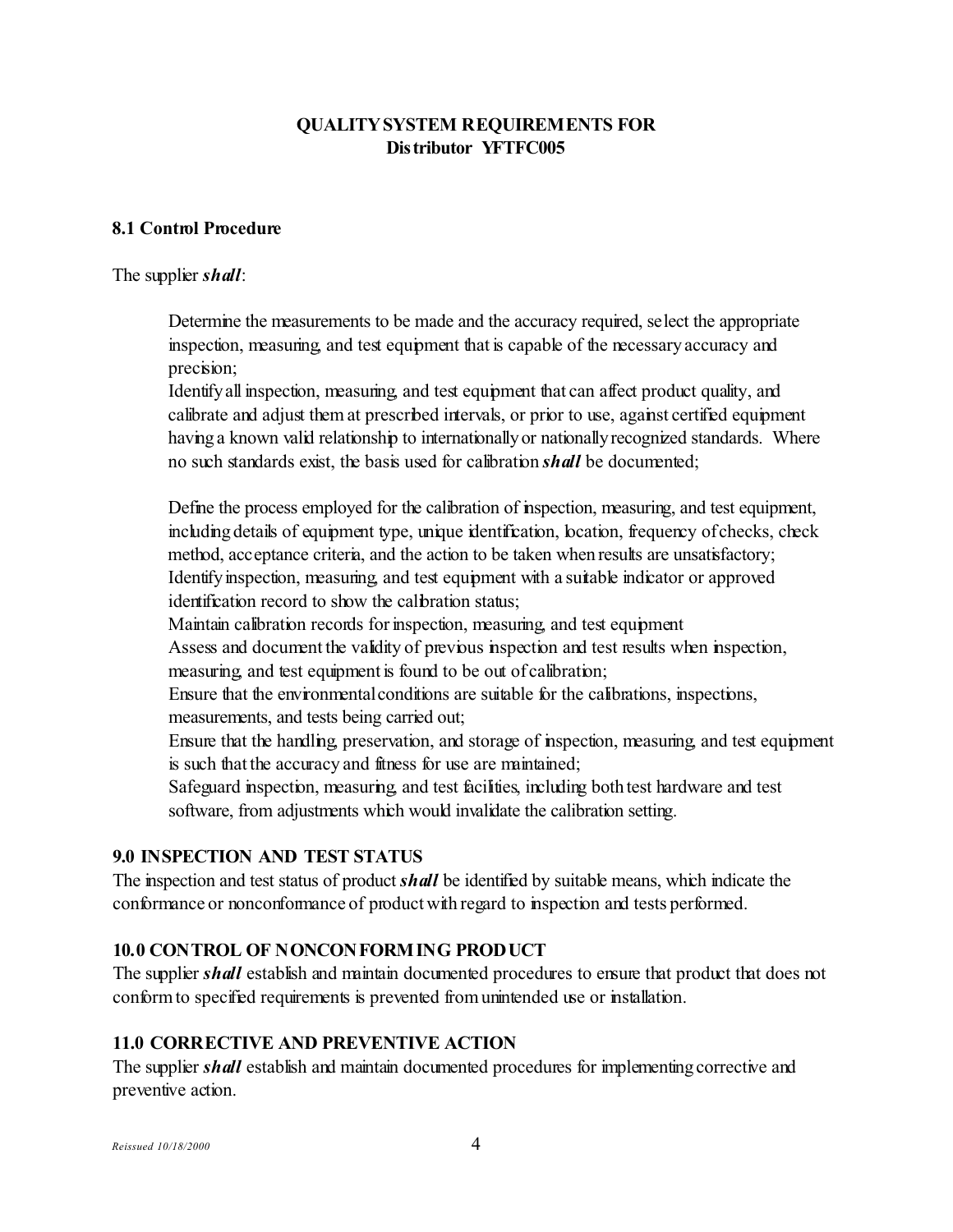#### **11.1 Responding to Corrective Action Requests.**

The supplier *shall* respond to a corrective action request in a timely manner. A letter that is sent to the supplier from Young  $&$  Franklin/Tactair Fluid Controls is given a description of non-conformities along with a due date that the supplier *shall* respond by. If the supplier does not respond to the corrective action by the due date, their approved supplier status *shall* be revoked and payment of product may be withheld.

#### **12.0 HANDLING, STORAGE, PACKAGING, PRESERVATION, AND DELIVERY**

The supplier *shall* establish and maintain documented procedures for handling, storage, packaging, preservation, and delivery of product.

## **12.1 Handling**

The supplier *shall* provide methods of handling product that prevent damage or deterioration.

#### **12.2 Storage**

The supplier *shall* use designated storage areas or stock rooms to prevent damage or deterioration of product, pending use or delivery. Appropriate methods for authorizing receipt to and dispatch from such areas *shall* be stipulated.

In order to detect deterioration, the condition of product in stock *shall* be assessed at appropriate intervals.

## **12.3 Packaging**

The supplier *shall* control packing, packaging, and marking processes (including materials used) to the extent necessary to ensure conformance to specified requirements.

#### **12.4 Preservation**

The supplier *shall* apply appropriate methods for preservation and segregation of product when the product is under the supplier s control.

#### **12.5 Delivery**

The supplier *shall* arrange for the protection of the quality of product after final inspection and test. Where contractually specified, this protection *shall* be extended to include delivery to destination.

## **13.0 CONTROL OF QUALITY RECORDS**

The supplier *shall* establish and maintain documented procedures for identification, collection, indexing, access, filing, storage, maintenance, and disposition of quality records.

## **14.0 TRAINING**